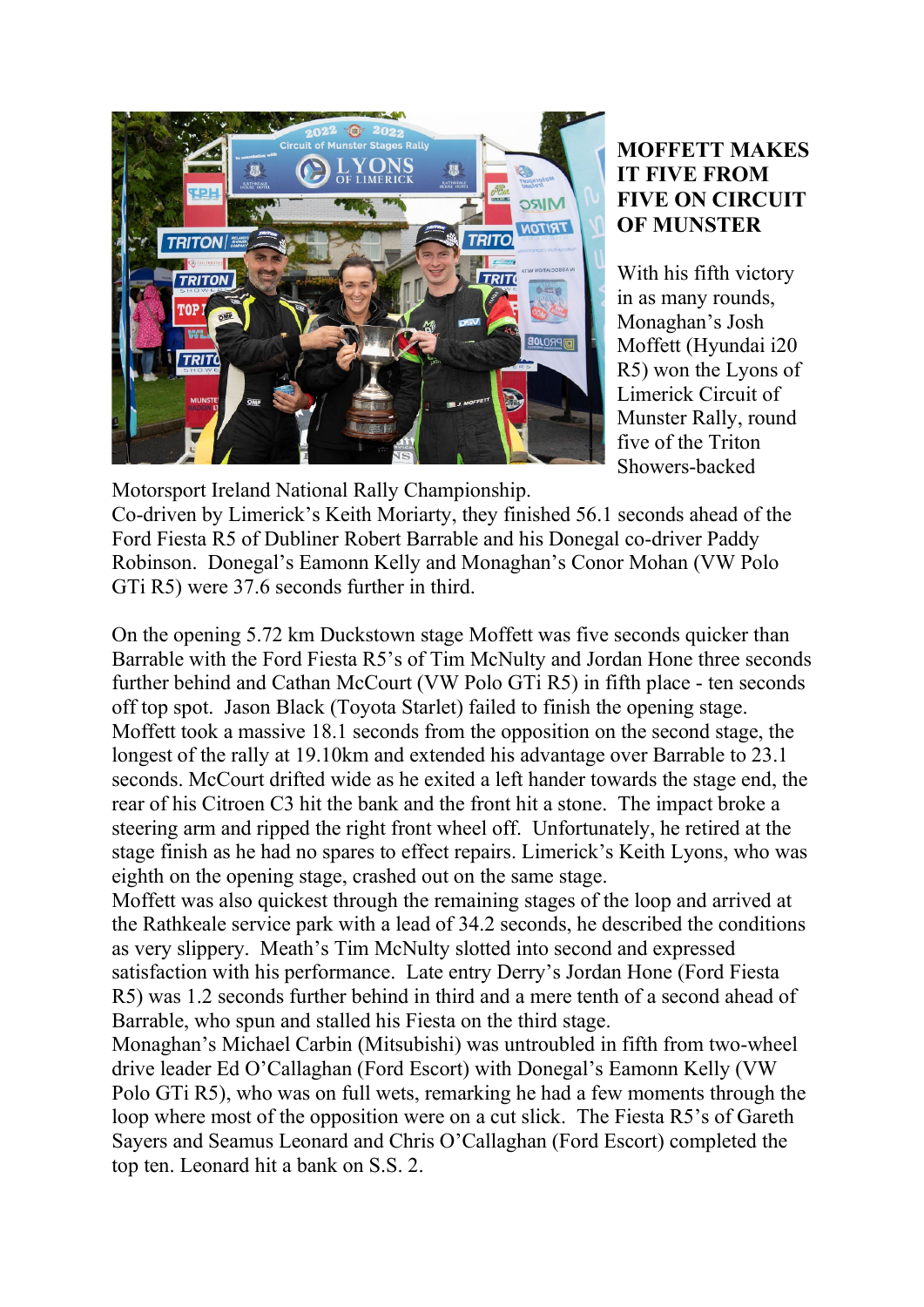Out on the second loop Moffett was best through stages four and five with Eamonn Kelly setting fastest stage time on S.S. 6. There was drama on S.S. 5 when McNulty and Hone both slid off at the same spot, neither were able to get their cars - that were undamaged - back on the road and they were forced to call it a day At the final service, Moffett had accumulated a lead of 50.6 seconds with Kelly, who had chosen the correct tyres for the loop, moving into second - 2.3 seconds in front of Barrable.

Leonard in fourth reckoned he was extremely lucky to survive a huge moment on S.S. 5 when his Fiesta got out of line at high speed. The trio of O'Callaghan, Carbin and Jonny Pringle (Ford Escort) that followed Leonard, were untroubled. Dubliner Gareth MacHale in his right-hand drive VW Polo GTi R5 occupied eighth overall in a top ten completed by Gareth Sayers and Chris O'Callaghan.

As Moffett went on to claim the spoils for the fifth time in succession, he admitted to having a big moment on the penultimate stage. Kelly and Barrable battled for second, they set the same time on S.S. 7 but Kelly lost almost 30 seconds to his rival when he had a brief excursion and he completed the final stage without any wipers. Barrable netted second and also took a point for setting the best time on the Power Stage. Carbin finished fourth ahead of Leonard and Sayers. O'Callaghan lost a place when he hit a chicane on the penultimate stage, however, he took a dominant win in the two-wheel drive category. The final places in the top ten were annexed by Gareth MacHale (VW Polo Ford Fiesta R5), Stephen McCann (Ford Fiesta R5) and Jonny Pringle (Ford Escort). The Historic section was won by Cork's Peadar Walsh/Fionn Walsh (Ford Escort RS1600) and in the Juniors, victory went to the Clare/Tipperary crew of Greg O'Brien/Jake Lennon (Honda Civic).

**Results:** 1. Josh Moffett/Keith Moriarty (Hyundai i20 R5) 1h. 00m. 48.1s; 2. Robert Barrable/Paddy Robinson (Ford Fiesta R5 Mk2)+ 56.1s; 3. Eamonn Kelly/Conor Mohan (VW Polo GTi R5)+1m. 28.7s; 3. Michael Carbin/Dean O'Sullivan (Mitsubishi EvoVIII)+1m. 56.8s; 4. Seamus Leonard/John McCaffrey (Ford Fiesta R5)+2m. 05.9s; 6. Gareth Sayers/Gareth Gilchrist (Ford Fiesta R5)+2m. 33.7s; 7. Ed O'Callaghan/Raymond Scott (Ford Escort)+2m. 39.8s; 8. Gareth MacHale/Brian Murphy (VW Polo GTi R5)+2m. 48.6s; 9. Stephen McCann/John McCabe (Ford Fiesta R5) +2m. 58.1s; 10. Jonny Pringle/Paul Sheridan (Ford Escort)+3m. 06.2s;

**Championship Positions after Round 5:** 1. J. Moffett 101 points; =2. R. Barrable & D. Gass 66pts; 4. M. Carbin 47pts.